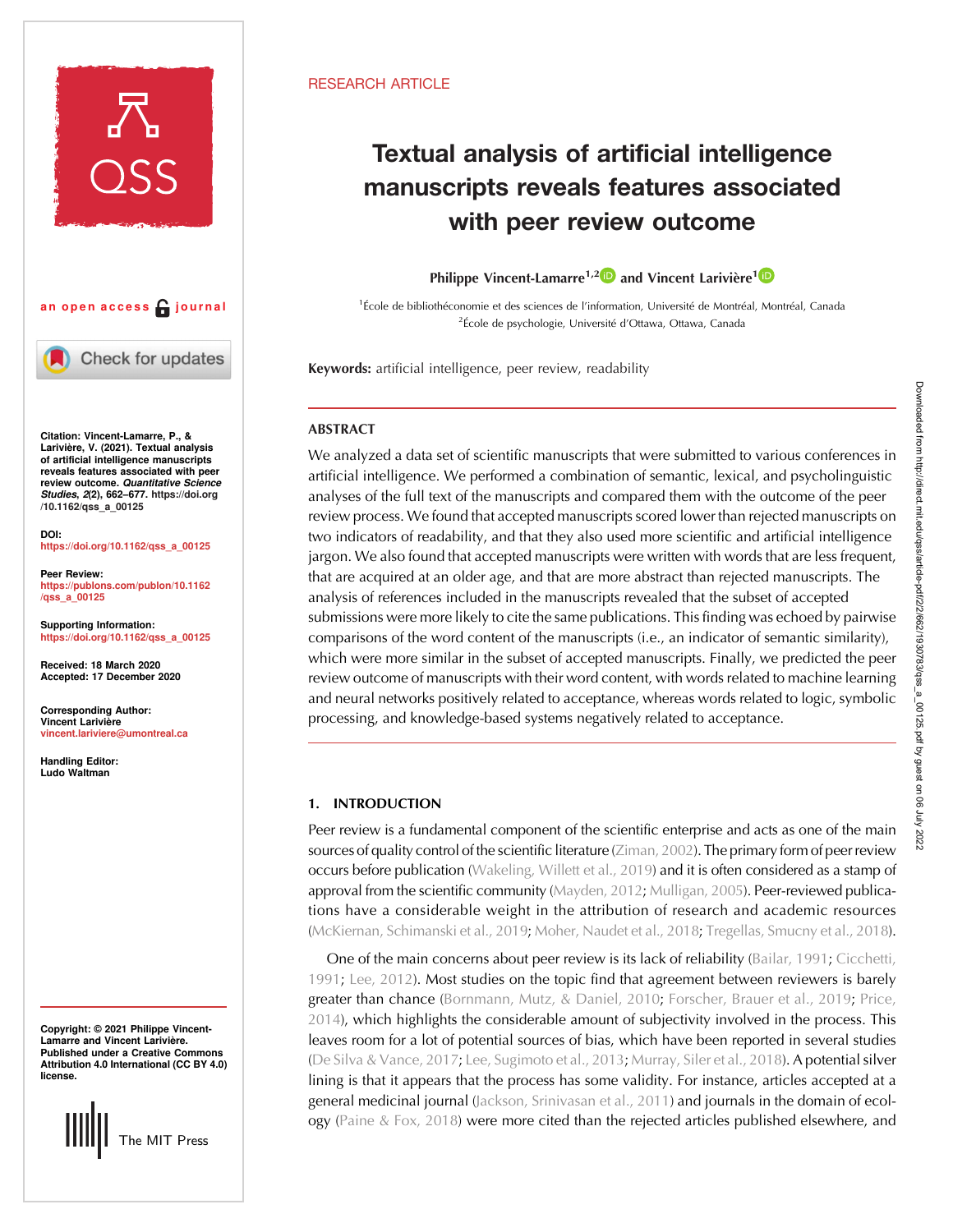the process appears to improve the quality of manuscripts, although marginally [\(Calcagno,](#page-13-0) [Demoinet et al., 2012](#page-13-0); [Goodman, Berlin et al., 1994](#page-14-0); [Pierie, Walvoort, & Overbeke, 1996](#page-14-0)). It is therefore surprising that a process that has little empirical support for its effectiveness, but a lot of evidence for its downsides [\(Smith, 2010](#page-15-0)) has so much importance.

The vast majority of studies on peer review have focused on the relationship between the sociodemographical attributes of the actors involved in the process and its outcome [\(Sabaj Meruane,](#page-15-0) [González Vergara, & Pina-Stranger, 2016](#page-15-0)). Comparatively little research has focused on the association between the content of the manuscripts and the peer review process. This isn't surprising, given that there are few publicly available data sets of manuscripts annotated as rejected or accepted, and whenever they are made available to researchers it is usually through smaller samples designed to answer specific questions. Another factor contributing to this gap in the literature is that it is more time consuming to analyze textual data (either the referee's report or the reviewed manuscript) than papers' metadata. However, the increasing popularity of open access [\(Piwowar, Priem et al., 2018](#page-15-0); [Sutton & Gong, 2017\)](#page-15-0) allows for a greater access to the full text of scientific manuscripts.

By scraping the content of arXiv, [Kang, Ammar et al. \(2018\)](#page-14-0) developed a new method to identify manuscripts that were accepted at conferences after the peer review process based on submissions around the time of major NLP, machine learning (ML), and artificial intelligence (AI) conferences. These preprints were then matched with manuscripts that were published at the target venues as a way to determine whether they were accepted or "probably rejected." In addition, the manuscripts and peer-review outcomes were collected from conferences that agreed to share their data. [Kang](#page-14-0) [et al. \(2018\)](#page-14-0) were able to achieve decent accuracy at predicting the acceptance of the manuscripts in their data set. Other groups were able to obtain good performance at predicting paper acceptance with different ML models based on the text of the manuscripts (Jen, Zhang,  $\&$  Chen, 2018), sentiment analysis of referee's reports ([Ghosal, Verma et al., 2019\)](#page-14-0), or the evaluation score given by the reviewers [\(Qiao, Xu, & Han, 2018\)](#page-15-0).

For this study, we take advantage of the full text (title, abstract, and introduction) access to those manuscripts and explore linguistic and semantic features that correlate with the peer review outcome. We first used two readability metrics (the Flesch Reading Ease [FRE] and the New Dale-Chall Readability [NDC] Formula), as well as some indicators of scientific jargon content, and found that manuscripts that were less readable and used more jargon were more likely to get accepted. Accepted and rejected manuscripts were compared on their psycholinguistic and lexical attributes and we found that accepted manuscripts used words that were more abstract, less frequent, and acquired at a later age compared to rejected manuscripts. We then compared manuscripts on their word content and their referencing patterns through bibliographic coupling (BC), and found that the subset of accepted manuscripts were semantically closer than rejected manuscripts. Finally, we used the word content of the manuscripts to predict their acceptance, and found that specific topics were associated with greater odds of acceptance.

## 2. METHODS

#### 2.1. Manuscript Data

We used the publicly available PeerRead data set ([Kang et al., 2018\)](#page-14-0) to analyze the semantic and lexical differences between accepted and rejected submissions to some natural language processing, artificial intelligence, and ML conferences [\(Table 1\)](#page-2-0). We therefore used content from six platforms archived in the PeerRead data set: three arXiv subrepositories tagged by subject including submissions from 2007 to 2017 (AI: artificial intelligence, CL: computation and language, LG: machine learning), as well as submissions to three other venues: (ACL 2017: Association for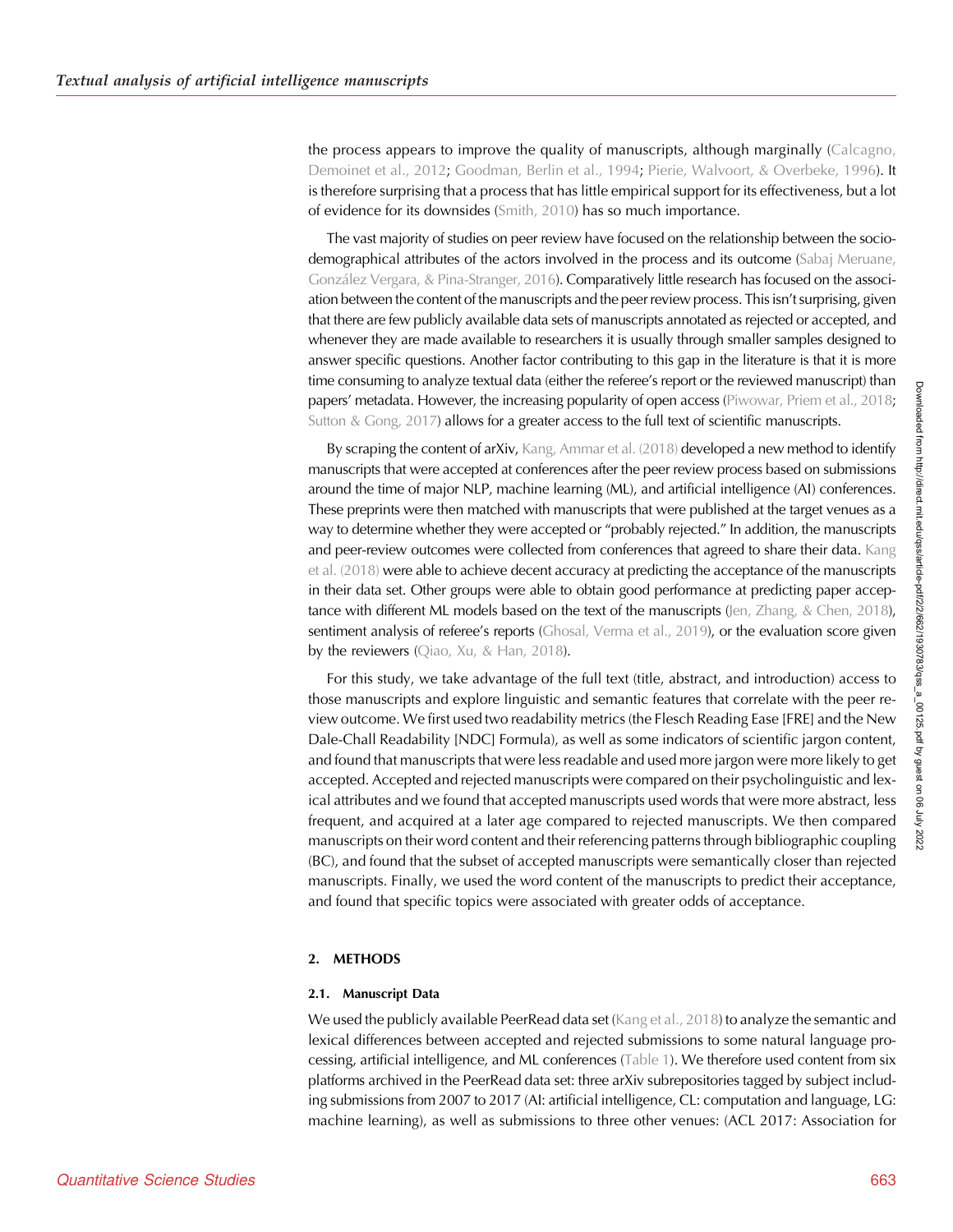<span id="page-2-0"></span>

| Platform          | # Papers | # Accepted |
|-------------------|----------|------------|
| <b>ICLR 2017</b>  | 427      | 172        |
| <b>ACL 2017</b>   | 137      |            |
| <b>CoNLL 2016</b> | 22       |            |
| arXiv:ai          | 4,092    | 418        |
| arXiv:cl          | 2,638    | 646        |
| arXiv:lg          | 5,048    | 1,827      |

Table 1. Number of papers per platform

Computational Linguistics; CoNLL 2016: Conference on Computational Natural Language Learning; ICLR 2017: International Conference on Learning Representations). This resulted in a data set with 12,364 submissions. Although the submissions to ACL 2017 and CoNLL 2016 had an acceptance rate in [Kang et al. \(2018\)](#page-14-0), the information for each submission was not available in the data set at the time of the analysis.

We limited our analysis to the title, abstract, and introduction of the manuscripts, because the methods and results contained formulas, mathematical equations, and variables, which made them unsuitable for textual analysis.

#### 2.2. Semantic Similarity

The textual data of each article, including the title, abstract, and introduction, were cleaned by making all words lowercase, and eliminating punctuation, single-character words, and common stopwords. For all analyses except for readability, scientific jargon, and psycholinguistic matching, the stem of the word was extracted using the Porter algorithm ([Porter, 1980\)](#page-15-0). We used the Term Frequency Inverse Document Frequency (tf-idf) algorithm to create vectorial representations based on the field of interest (title, abstract, or introduction). We then used those vectors to compute the cosine similarity between the pairs of documents.

#### 2.3. Reference Matching and Bibliographic Coupling

To obtain the manuscripts' BC, we developed a reference matching algorithm because their format was not standardized across manuscripts. We used four conditions to group references together:

- 1. They were published in the same year.
- 2. They had the same number of authors.
- 3. The authors had a similarity score above 0.7 (empirically determined after manual inspection of matching results) with a fuzzy matching procedure (Token Set Ratio function from the FuzzyWuzzy python library, <https://github.com/seatgeek/fuzzywuzzy>) on the author's names.
- 4. The article titles had a similarity score above 0.7.

We also used two measures to determine the BC of the manuscripts. We used the number of common references to get an intersection-based BC. We also used the Jaccard Index,

 $R_i \cap R_j$  $\frac{R_i + R_j}{R_i \cup R_j}$ , where  $R_i$  and  $R_j$  are the references of articles *i* and *j*.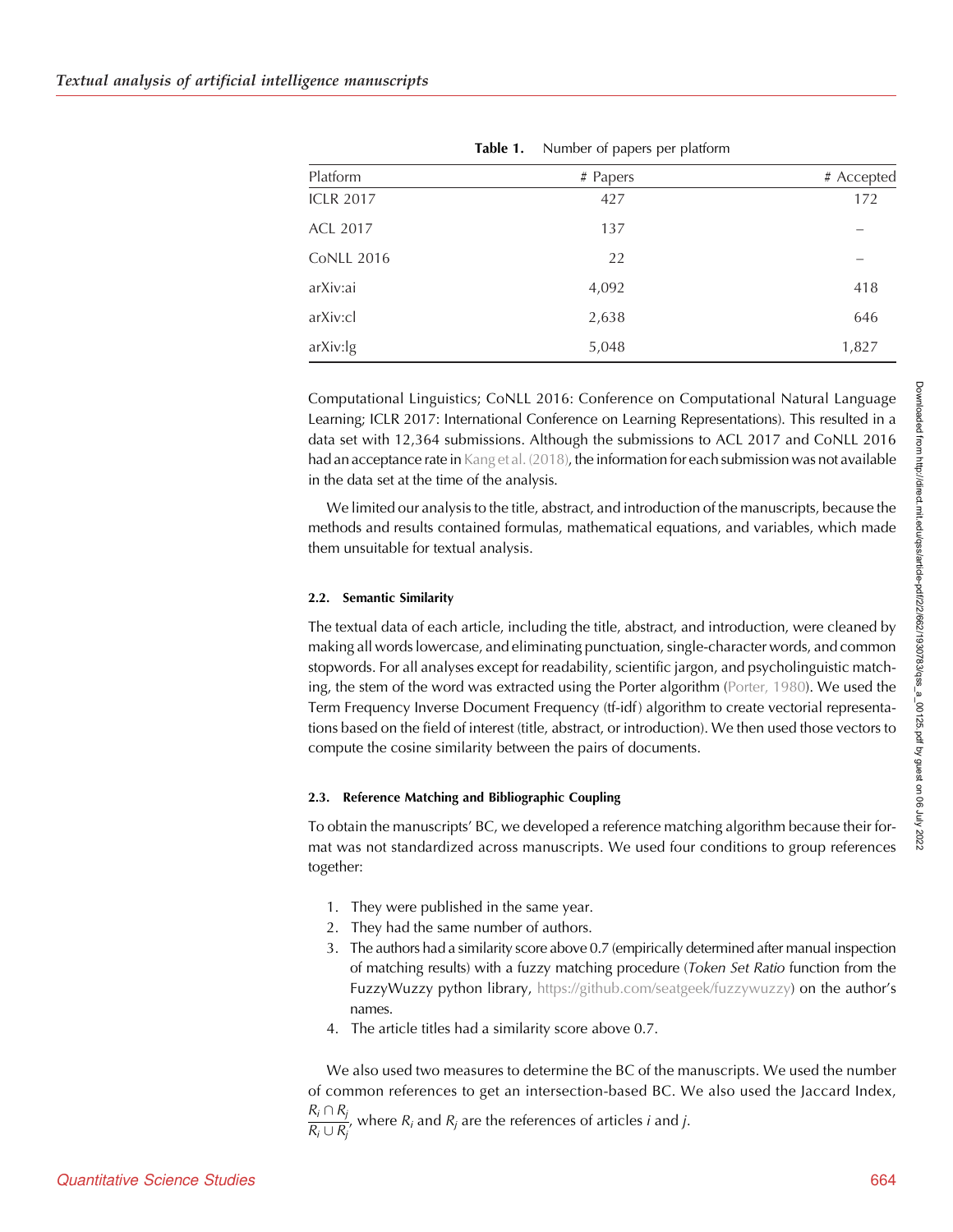#### 2.4. Psycholinguistic and Readability Variables

For word frequency estimation, we used the SUBTLEXUS corpus [\(Brysbaert & New, 2009\)](#page-13-0) from which we used the logarithm of the estimated word frequency  $+1$ . The word frequencies were obtained from a large corpus of television and film subtitles, and reflects the frequency count of each word in the English language. For concreteness, we used the [Brysbaert, Warriner, and](#page-13-0) [Kuperman \(2014\)](#page-13-0) data set providing a concreteness rating for 40,000 commonly known English words. The concreteness of each word included in this database was rated by every participant on a five-point scale, from abstract (1) to concrete (5). For age of acquisition, we used the [Kuperman, Stadthagen-Gonzalez, and Brysbaert \(2012\)](#page-14-0) age of acquisition ratings for 30,000 English words. This variable provides an estimation of the average age at which each of the words in the data set was acquired by the sampled individuals.

We used the readability functions as implemented in [Plavén-Sigray, Matheson et al. \(2017\)](#page-15-0). We used the FRE ([Flesch, 1948](#page-14-0); [Kincaid, Fishburne et al., 1975\)](#page-14-0) and the New Dale-Chall Readability Formula (NDC; [Chall & Dale, 1995](#page-13-0)). The FRE is calculated based on the number of syllables per word and the number of words per sentence. The NDC is based on the number of words per sentence and the proportion of difficult words that are not part of a list of "common words." We also included two sources of jargon developed by [Plavén-Sigray et al. \(2017\).](#page-15-0) The first is science-specific common words, which are words used by scientists that are not in the NDC's list of common words. The other is general science jargon, which are words frequently used in science, but aren't specific to science (see [Plavén-Sigray et al. \(2017\)](#page-15-0) for methods). Finally, we complied a list of AI jargon from three online glossaries ([https://developers](https://developers.google.com/machine-learning/glossary/) [.google.com/machine-learning/glossary/](https://developers.google.com/machine-learning/glossary/), <http://www.wildml.com/deep-learning-glossary/>, and https://en.wikipedia.org/wiki/Glossary of artificial intelligence).

#### 2.5. Logistic Regression Analysis and Keywords Importance

We used a logistic regression to predict the acceptance of the manuscripts based on their word content. The results are reported as the average precision, recall, and F1-scores, which are based on different ratios of True and False Positives and Negatives (TP, FP, and FN). We used the following definitions: *precision* =  $\frac{TP}{TP + FP'}$ , recall =  $\frac{TP}{TP + FN'}$ , F1 = 2 ×  $\frac{PrecisionRecall}{Precision + Recall}$ . The average is obtained with a 10-fold cross-validation, and the different scores are macro-averaged, which averages the score of each class (rejections and acceptances), and then reports the average of both. For instance, the overall recall would be computed as such:  $recall_{macro} =$  $recall_{accepted} + recall_{rejected}$  $\frac{1}{2}$  . Therefore a random performance would give a score of 0.5.

We also computed a tf-idf score for each stem, and then averaged the score of each words for rejected and accepted manuscripts separately. We then computed the difference between those two scores as a measure of the importance of each stem to predict the status of the manuscripts.

#### 2.6. Data Analysis

Because of the exploratory nature of the study and the large size of the data sets, null hypothesis significance testing has many shortcomings ([Szucs & Ioannidis, 2017](#page-15-0)). In some cases, we performed statistical analysis of the results and reported the  $p$ -value, but those results should be interpreted carefully. Our analyses rely on the effect size, as well as the cross-validated effects on the independent subsets of the PeerRead data set (manuscripts from different venues and online repositories). All error bars represent the standard error of the mean.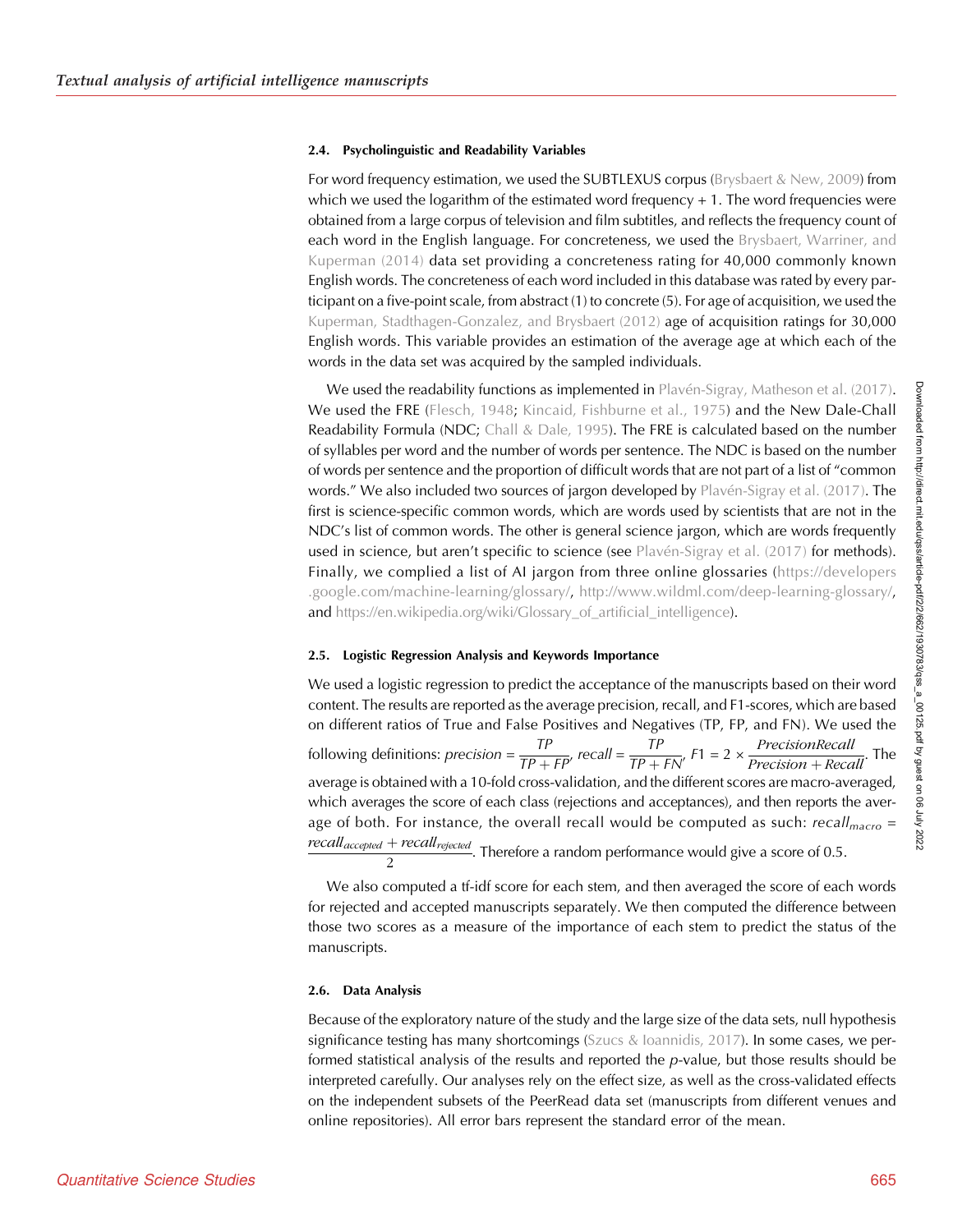#### 2.7. Identification of Geographic Location

We searched through the email addresses of the authors to identify research within and outside the United States. We considered a manuscript as U.S.-based if at least one author had an email address that ended with ".edu."

## 3. RESULTS

## 3.1. Readability

The readability of scientific articles has been steadily declining in the last century [\(Plavén-Sigray](#page-15-0) [et al., 2017](#page-15-0)). One possible explanation for this is that writing more complex sentences and using more scientific jargon increase the likelihood that a manuscript will get accepted at peer review. To investigate this hypothesis, we used two measures of readability on our data: the Flesch Reading Ease (FRE) score and the New Dale-Chall Readability Formula (NDC). FRE scores decrease as a function of a ratio of the number of syllables per word and the number of words per sentence. NDC scores increase as a function of the number of words in each sentence and as the proportion of difficult words increases (words that are not present in the NDC list of common words). We also included the proportion of words from a science-specific common words and general science jargon list (constructed by [Plavén-Sigray et al. \(2017\)\)](#page-15-0). To control for potential demographic confounders, we divided our data set into two categories: manuscripts from within and outside the United States.

We found that both indicators of readability were correlated with the peer review outcome. FRE (higher score = more readable) was lower for accepted manuscripts, while NDC (higher score = less readable) was higher for accepted manuscripts ([Figure 1](#page-5-0)). This was the case for both U.S. and non-U.S. manuscripts (with no sizeable differences), for every section of the manuscript (title, abstract, and introduction) and the effect was replicated within most platforms, except for the introduction with the FRE indicator.

As [Plavén-Sigray et al. \(2017\)](#page-15-0) reported that the proportion of scientific jargon has increased over the last century, we also wondered if the peer review process would reflect this effect. Using a list of general and specific scientific jargon, we found that the manuscripts containing higher ratios of jargon were associated with higher acceptance rates. However, our list of science jargon was biased towards content from the life sciences. To confirm the relevance of these results to our data set, we generated an AI jargon list (see Methods). Using this new list, we found a robust effect across platforms and document section, where a larger proportion of AI jargon predicted greater odds of acceptance for the manuscripts.

The replication of our results independently for U.S. and non-U.S.-based manuscripts suggests that the effect is not driven by geographic locations. Statistical analyses are summarized in Tables S1 and S2.

## 3.2. Lexical Correlates of Peer Review Outcome

We then investigated the differences between accepted and rejected submissions based on lexical and psycholinguistic attributes. Given that we have not found consistent differences between U.S. and non-U.S.-based submissions, we pooled all manuscripts together for the rest of the analysis. We used the number of tokens (total number of words in a document) as well as two measures of lexical diversity: the number of types (unique words in a document) and the ratio between the types and token (Type-Token Ratio, TTR). We also used three psycholinguistic variables: the age of acquisition (AOA), concreteness, and frequency (on a logarithmic scale). We computed the average values of those psycholinguistic variables on all types and all tokens.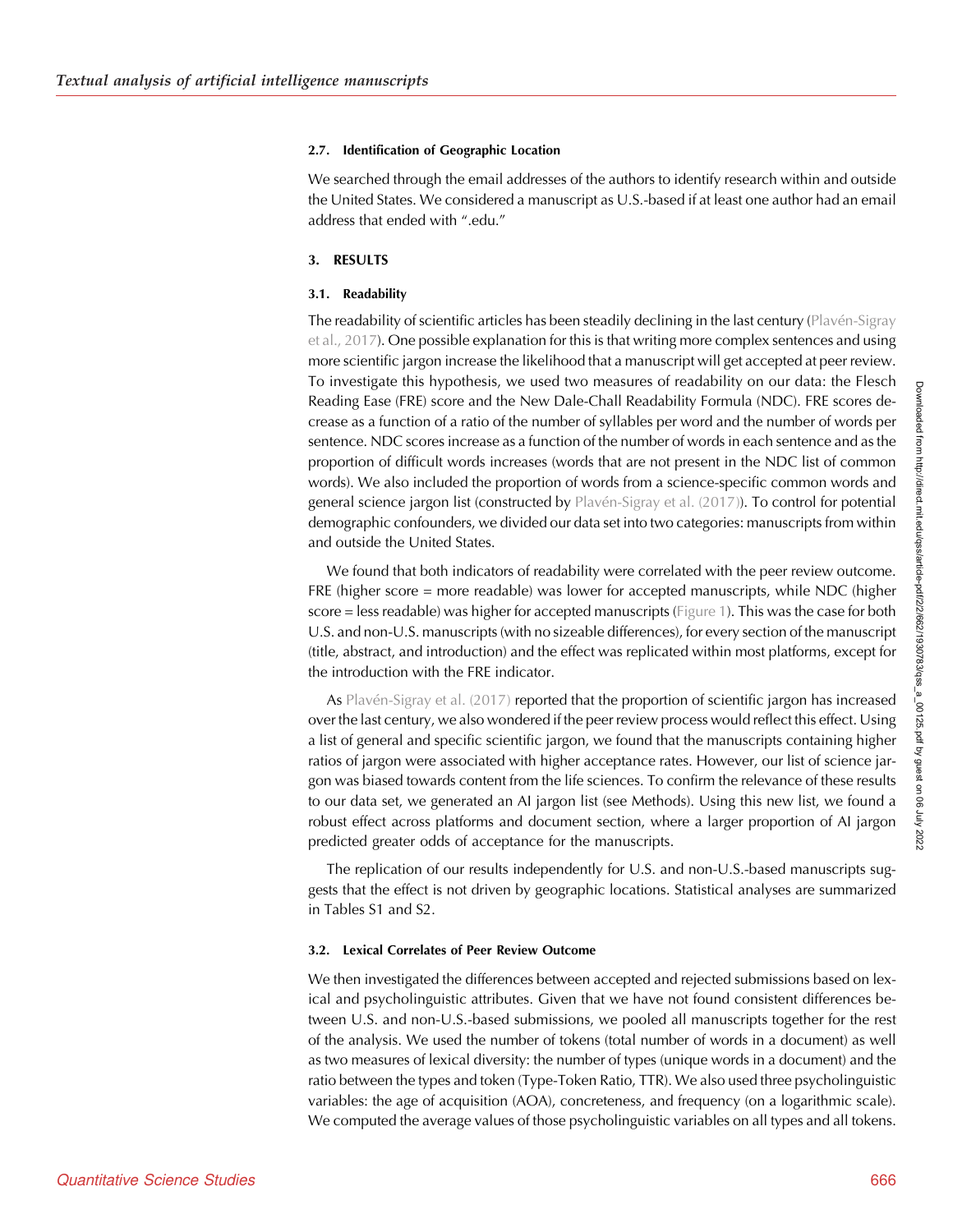<span id="page-5-0"></span>

Figure 1. Average readability and jargon proportion of U.S. and non-U.S. manuscripts.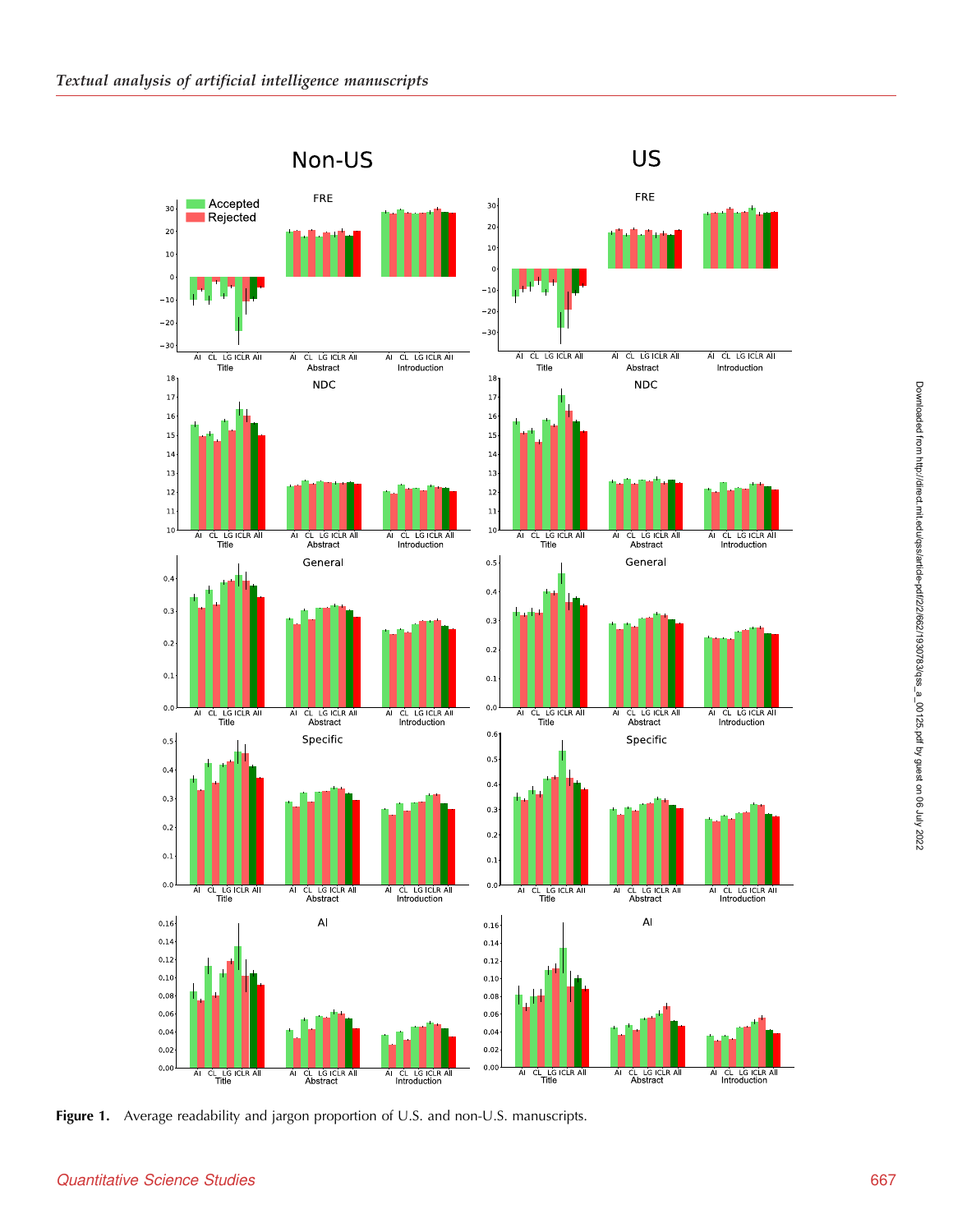We found consistent effects between the psycholinguistic variables and across platforms and sections, with few exceptions. Words used in accepted manuscripts were less frequent, acquired later in life and more abstract than in rejected manuscripts on average (Figure 2). The effects were consistent across all platforms except ICLR (which is smaller than the other ones).

Interestingly, we found that shorter titles, abstracts, and introductions were all associated with higher acceptance rates. Unsurprisingly, this translated into higher acceptance rates for manuscripts with lower total types (for every section). However, when taking the ratio between the two (TTR, an indicator of lexical richness), we found that this variable was positively associated with manuscript acceptance. The results from the statistical analysis are summarized in Table S3.

#### 3.3. High-Level Semantic Correlates of Peer Review Outcome

#### 3.3.1. Bibliographic coupling and semantic similarity

We then looked at how similar the accepted manuscripts were compared to the rejected ones based on their semantic content. First we looked at the similarity of their title, abstract, or introduction based on a tf-idf representation of their word content. Secondly, we looked at their degree of BC. We only compared pairs of manuscripts that shared at least one common reference for the next analysis (see [Table 2](#page-7-0)).

As the two approaches quantify the content similarity of the documents, we wanted to verify whether those two metrics measured different aspects of the document content. It was previously reported that there is a moderate correlation between the two measures in the field of economics ([Sainte-Marie, Mongeon, & Larivière, 2018\)](#page-15-0). We correlated the semantic distance with the BC of the document submitted to each platform. We used a semantic distance metric based on the cosine similarity between the tf-idf representation of each document, as well as both the reference



Figure 2. Psycholinguistic and lexical scores of manuscripts.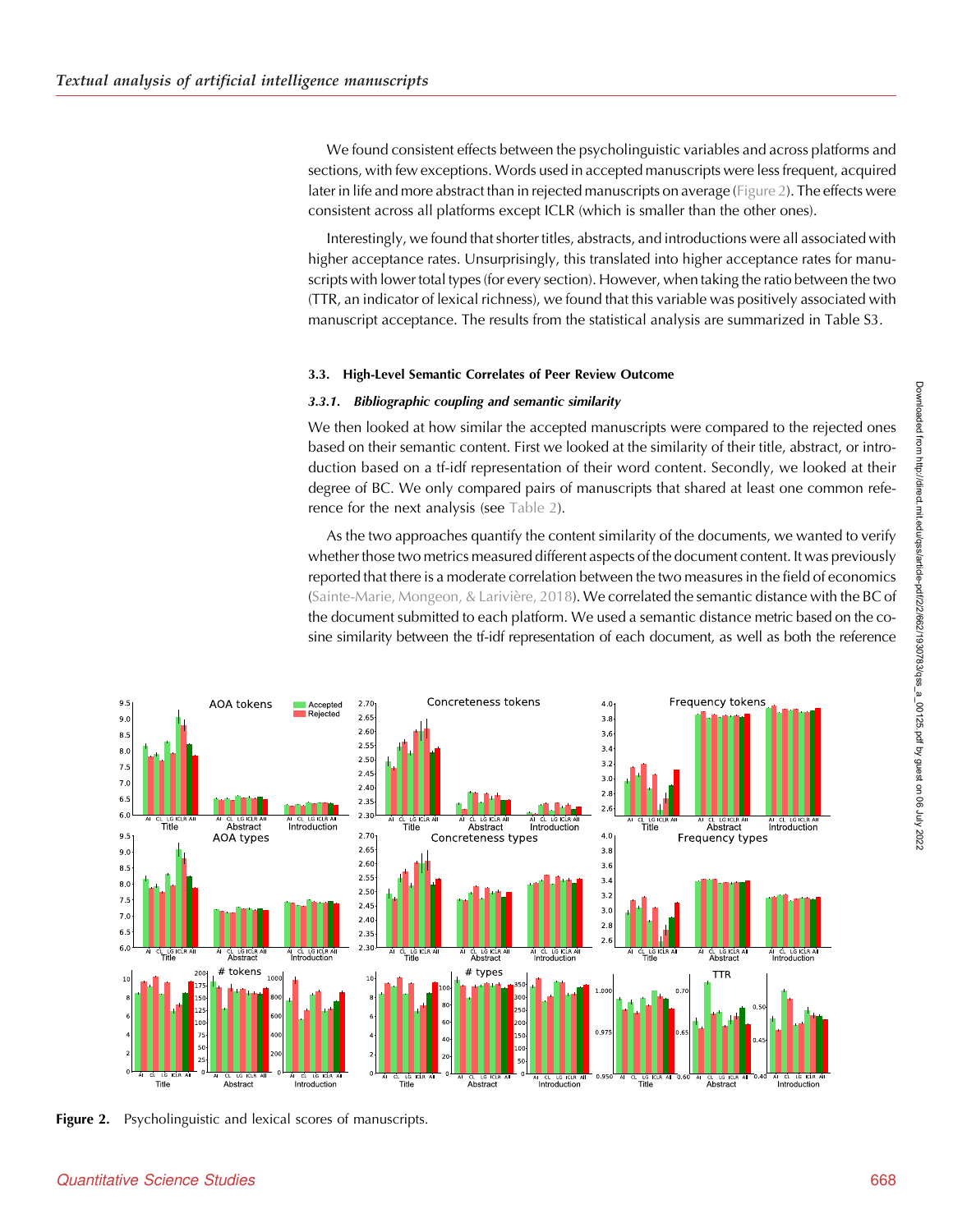<span id="page-7-0"></span>

| # of common references | Frequency      |  |  |
|------------------------|----------------|--|--|
| 1                      | 1,619,173      |  |  |
| $\overline{2}$         | 379,161        |  |  |
| 3                      | 124,574        |  |  |
| $\overline{4}$         | 47,254         |  |  |
| $5 - 9$                | 36,753         |  |  |
| $10 - 19$              | 2,527          |  |  |
| $20 - 29$              | 230            |  |  |
| $30 - 39$              | 68             |  |  |
| $40 - 49$              | 31             |  |  |
| $50 - 59$              | 11             |  |  |
| $60 - 80$              | $\overline{4}$ |  |  |

| Table 2. |  |  |  | Reference intersection for all papers |  |  |  |
|----------|--|--|--|---------------------------------------|--|--|--|
|----------|--|--|--|---------------------------------------|--|--|--|

intersection (# common references) and the Jaccard similarity coefficient (#references in common/# references in total) as a measure of BC. We found a moderate correlation (Pearson  $r > 0.20$  and < 0.40) between both measures of BC and semantic distance when pooling all platforms together depending on what section of the manuscript was compared ([Figure 3\)](#page-8-0). This suggests that those two measures are not redundant features of semantic content, and that they might capture different aspects of it. This also validates our algorithm for citation disambiguation, as comparable correlations between the BC and textual similarity were reported in [Sainte-Marie et al. \(2018\)](#page-15-0).

#### 3.3.2. Bibliographic coupling and peer review outcome

We then looked at how accepted and rejected manuscripts differed based on the characteristics of their references (BC). We compared all pairs of manuscripts on the two indicators of BC (intersection and Jaccard index). Each pair of manuscripts was categorized as one of the following: "accepted": the two submissions were accepted; "rejected": the two submissions were rejected; and "mixed": one document was rejected and the other was accepted.

We found that accepted manuscripts had more references in common [\(Figure 4](#page-8-0)) than the two other categories of manuscripts. The effect was slightly weaker for the Jaccard similarity (intersection over union of references) and less consistent across platforms than the intersection. However, both metrics account for about 0.2% of the variance (all platforms, Jaccard: 0.228% and intersection: 0.21%).

#### 3.3.3. Semantic similarity and peer review outcome

Having established that semantic similarity and BC capture different aspects of the relationship between documents, we also analyzed the semantic similarity of the documents from the four platforms. Thus, for each platform we computed the td-idf distance between all pairs of document based on their word stem.

Overall, we found that accepted manuscripts were more similar to each other than rejected manuscripts based on their abstracts and introduction ([Figure 5\)](#page-9-0). We found a stronger effect for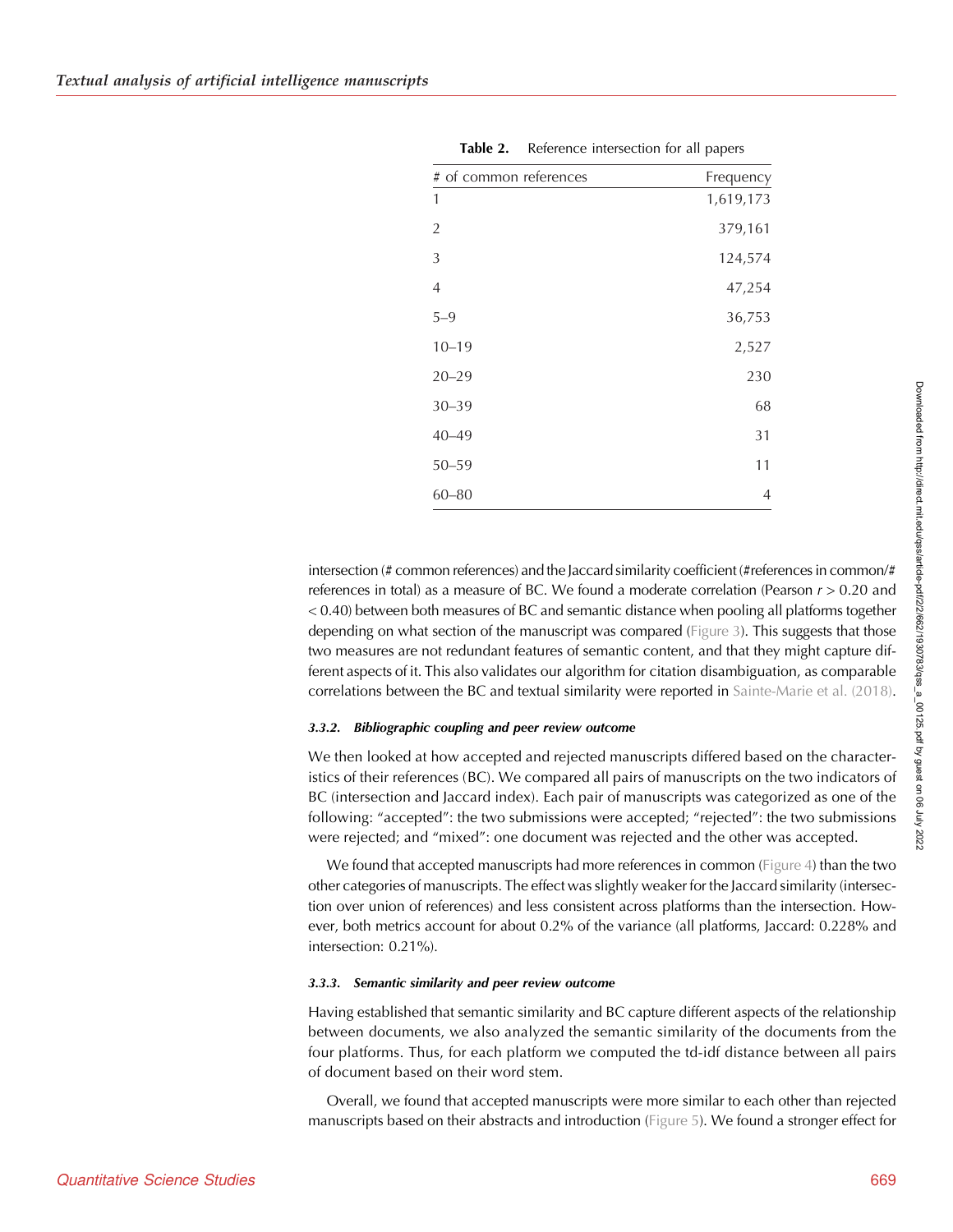<span id="page-8-0"></span>

Figure 3. Correlation between semantic similarity and bibliographic coupling.



Figure 4. Bibliographic coupling bet ween accepted and rejected manuscripts.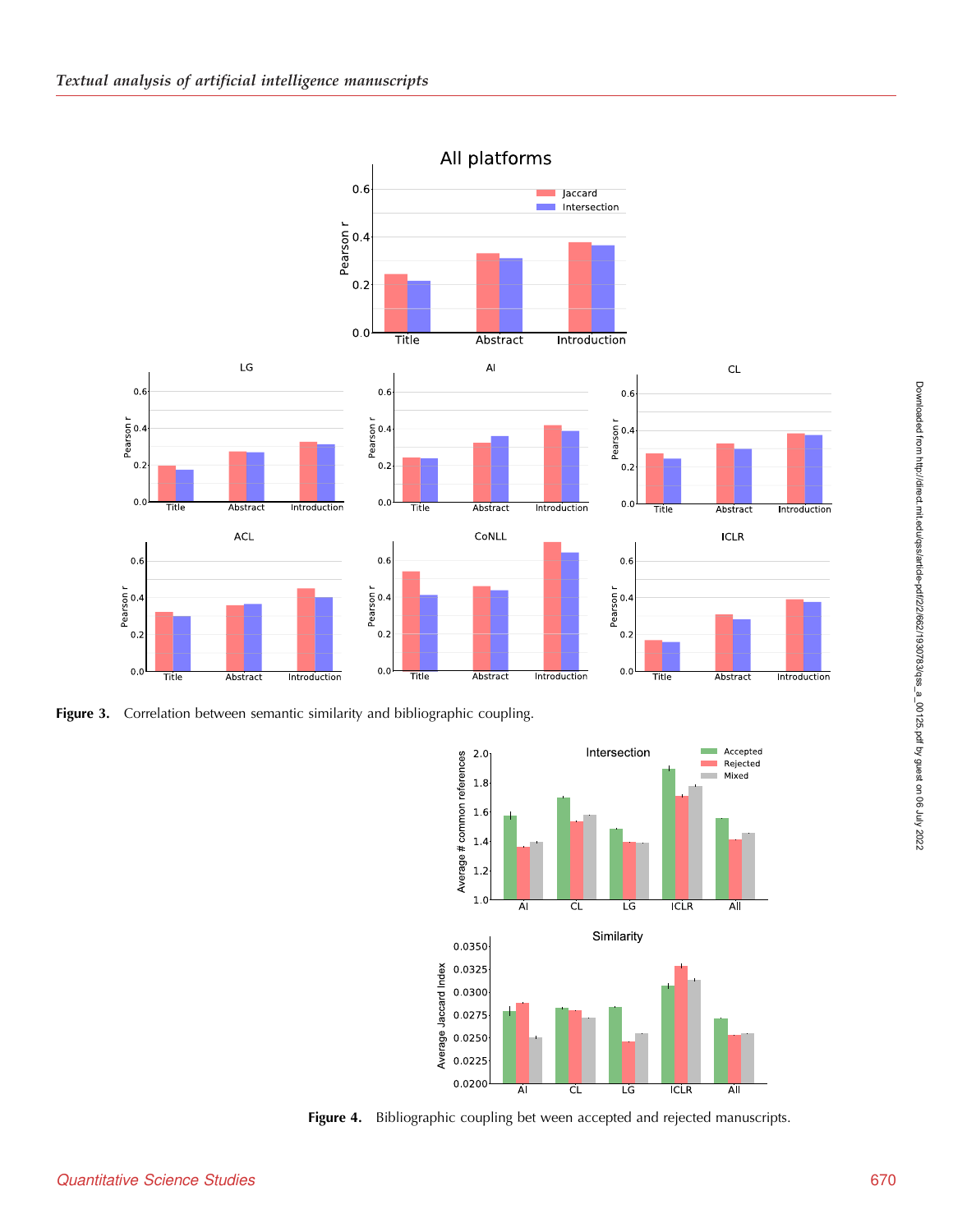<span id="page-9-0"></span>the similarity between the introduction ( $R^2 = 0.01$ ) than for the abstract ( $R^2 = 0.006$ ) when all platforms were pooled together. In other words, accepted pairs of manuscripts were more similar to each other compared to the other two pair types.

This analysis of the semantic similarity of documents (for both citations and text) showed some high-level trends based on whether or not the manuscripts were accepted after peer review. We therefore next examined the text content of the manuscripts with a more detailed approach to gain more insights into the patterns uncovered by the analysis on BC and textual similarity.

#### 3.4. Words as a Predictor of Acceptance

Finally, after having established high-level associations between the rejected and accepted manuscripts, we attempted to predict the peer review outcome with a logistic regression using a bag-of-words approach. Overall, the model was fairly successful at predicting the peer review outcome on a 10-fold cross-validated data set (Tables S4, S5, and S6, with F-score ranging from 0.58 to 0.68 across all platforms depending of the part of text used for the prediction (performance with random assignation of outcomes is  ${\sim}0.5$  for all three metrics). The model was the



Figure 5. Semantic similarity between accepted and rejected manuscripts.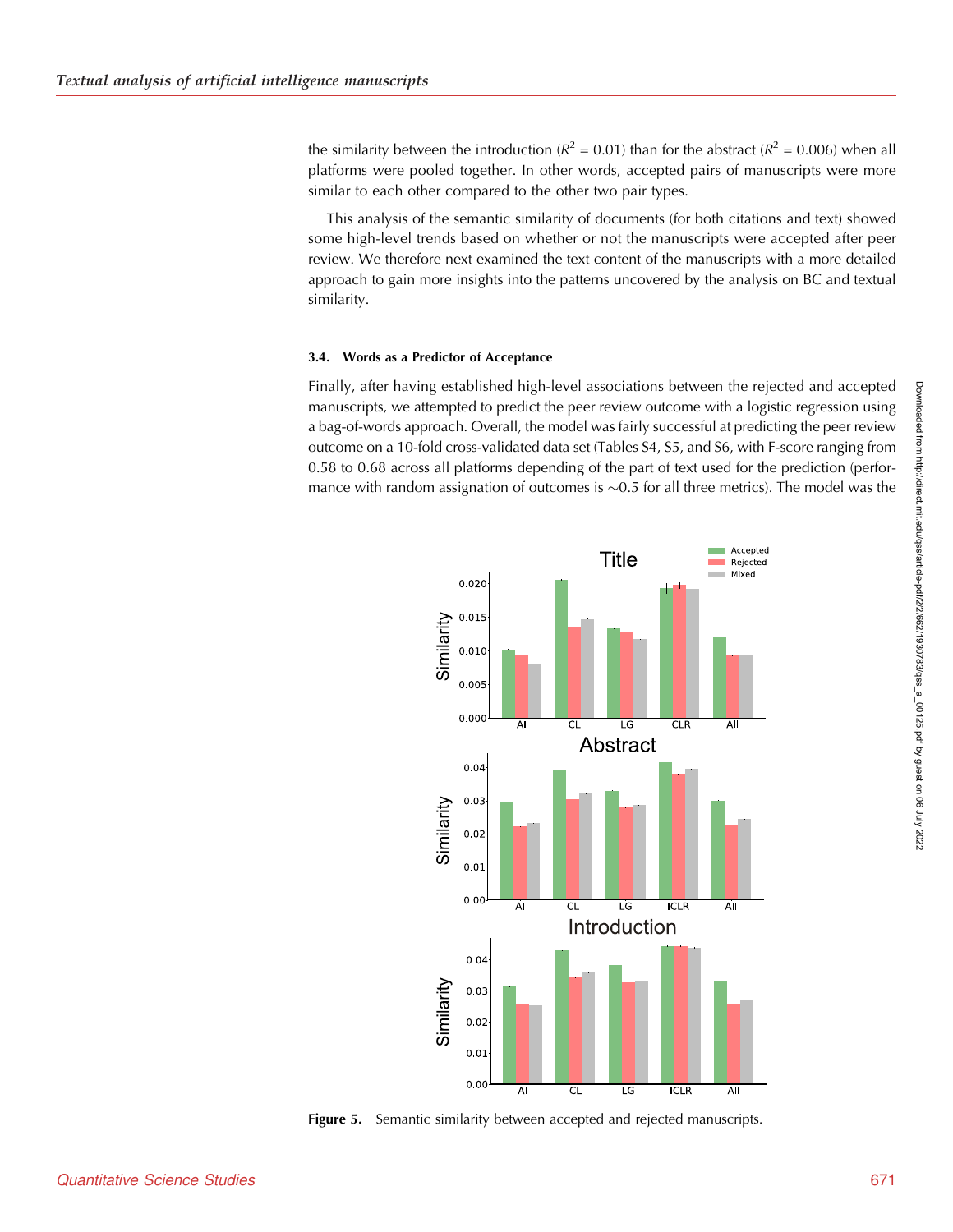most successful when the text of the introduction was used, followed by the text of the abstract and of the title.

After having established that we could predict to some extent the outcome of the peer review process with the word content of the manuscripts, we performed a more detailed analysis to try to get some insight into the key predictors of the outcome. We therefore computed the average tf-idf score of each stem for accepted and rejected manuscripts, and obtained measures of "importance" based on the difference between the two averages. This approach allowed us to identify the most important keywords predicting the acceptance of a manuscript (Figure 6).

Although some differences were noticeable across platforms regarding the predictors of acceptance (Tables S7, S8, and S9) and rejection (Tables S10, S11, and S12), some robust patterns emerged. Word stems related to subfields of neural networks and ML (e.g., learn, neural,



Figure 6. Most important word stems for predicting peer review outcome.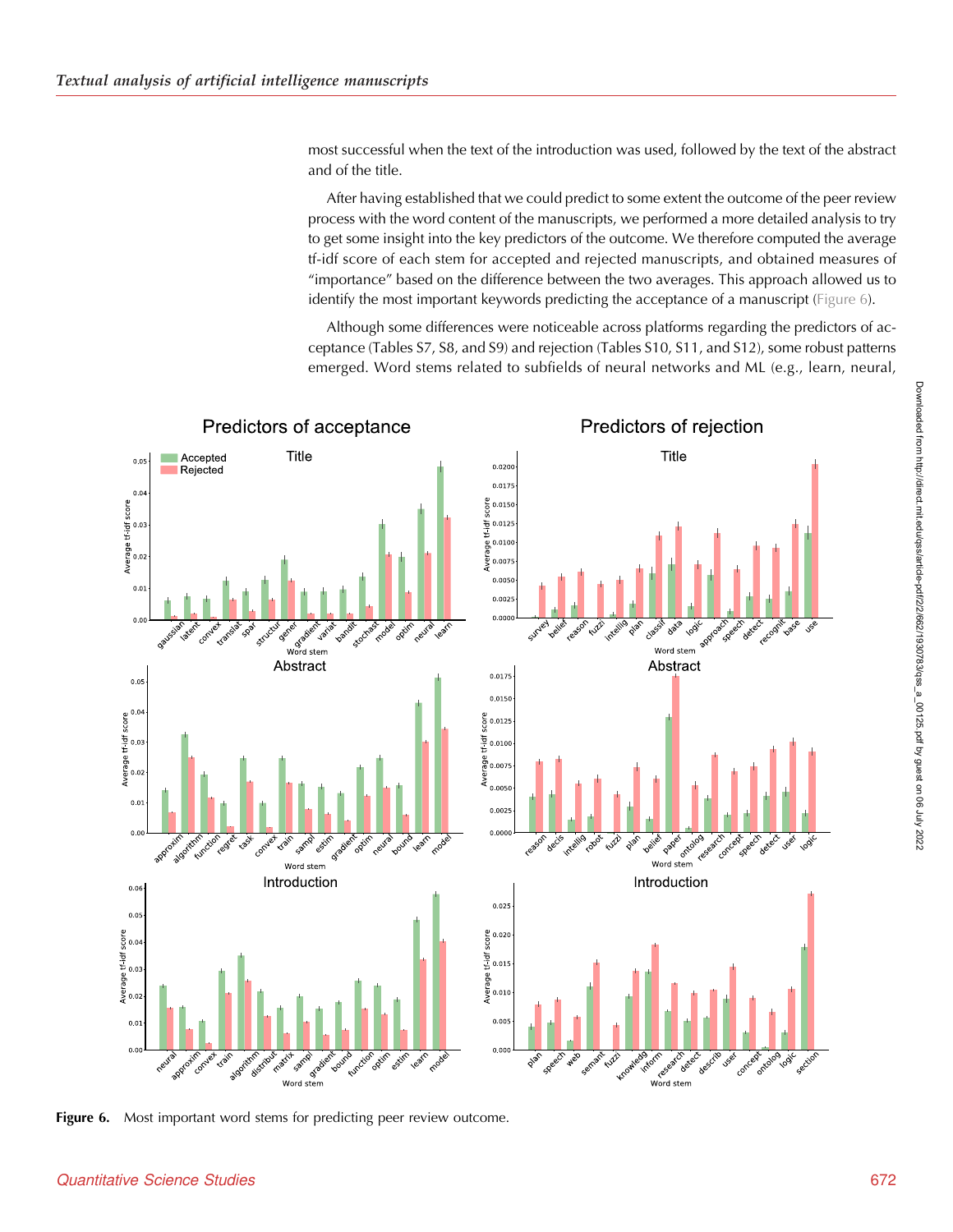gradient, train) were increasing the odds of the manuscript being accepted. However word stems related to the subfields of logic, symbolic processing, and knowledge representation (e.g, use, base, system, logic, fuzzi, knowledg, rule) were decreasing the odds that a manuscript would get accepted.

## 4. DISCUSSION AND CONCLUSION

#### 4.1. Summary of Results

From a linguistic point of view, our results suggest that accepted manuscripts could be written in more complex, less accessible English. Using two indices of readability, one of which is agnostic to the word content of the manuscript (FRE), we found that the accepted manuscripts obtained lower readability scores. Strikingly, we found the same effect for almost all our independent data sets. The same pattern was also observed for the title, the abstract, and the introduction. Using a different type of readability indicator—the proportion of general, specific scientific, and AI jargon words we found that manuscripts that contained a greater proportion of jargon words were more likely to be accepted. This finding may partly explain that the readability of manuscripts has steadily declined during the last century [\(Plavén-Sigray et al., 2017](#page-15-0)). In other words, it is possible that part of this decline could be attributed to a selection process taking place during peer review.

When considering the word content of the accepted manuscripts, we found that they had words that were acquired at a later age, that were more abstract, and that were less common than the words from the rejected manuscripts. Additionally, these manuscripts were shorter and had increased lexical diversity. Once again, the effect sizes were small given the highly multivariate determination of the peer review outcome. The effects were replicated across multiple independent data sets from different fields in AI, which strengthens the conclusions of our analysis.

From a content point of view, we compared manuscripts based on their referencing patterns and word content. We compared the coupling based on both the number of common references (intersection) and the fraction of overlap between the manuscripts' references (Jaccard similarity). We found that accepted pairs had a larger intersection than other pairs, and found a similar but less reliable effect for similarity. We used a tf-idf vectorial representation of the text from all manuscripts in the database, comparing all possible pairs of manuscripts, and we found that pairs of accepted manuscripts had considerably more overlap between their word content. This highlevel analysis of the manuscript's content revealed that some topics might be associated with different odds of acceptance. We performed a correlation between the BC and the semantic similarity to get an idea of the how independent was the information provided by these two semantic indicators. As reported previously ([Sainte-Marie et al., 2018](#page-15-0)), we found a weak to moderate correlation between the two, which suggests that they provide distinct sources of information about topic similarity in accepted manuscripts.

Finally, we built a logistic regression to predict the peer review outcome, which revealed that using the title, abstract, or introduction words leads to robust predictions. Our results are compatible with the presence of content bias, where trending topics in AI, such as ML and neural networks, were linked with greater acceptance rate, whereas words related to symbolic processing and knowledge-based reasoning led to lower acceptance rates.

## 4.2. Implications

A possible interpretation of our findings can be linked to two types of biases that have been hypothesized to take place during the peer review process: language and content bias. In language bias, authors who aren't native English speakers could receive more negative evaluations due to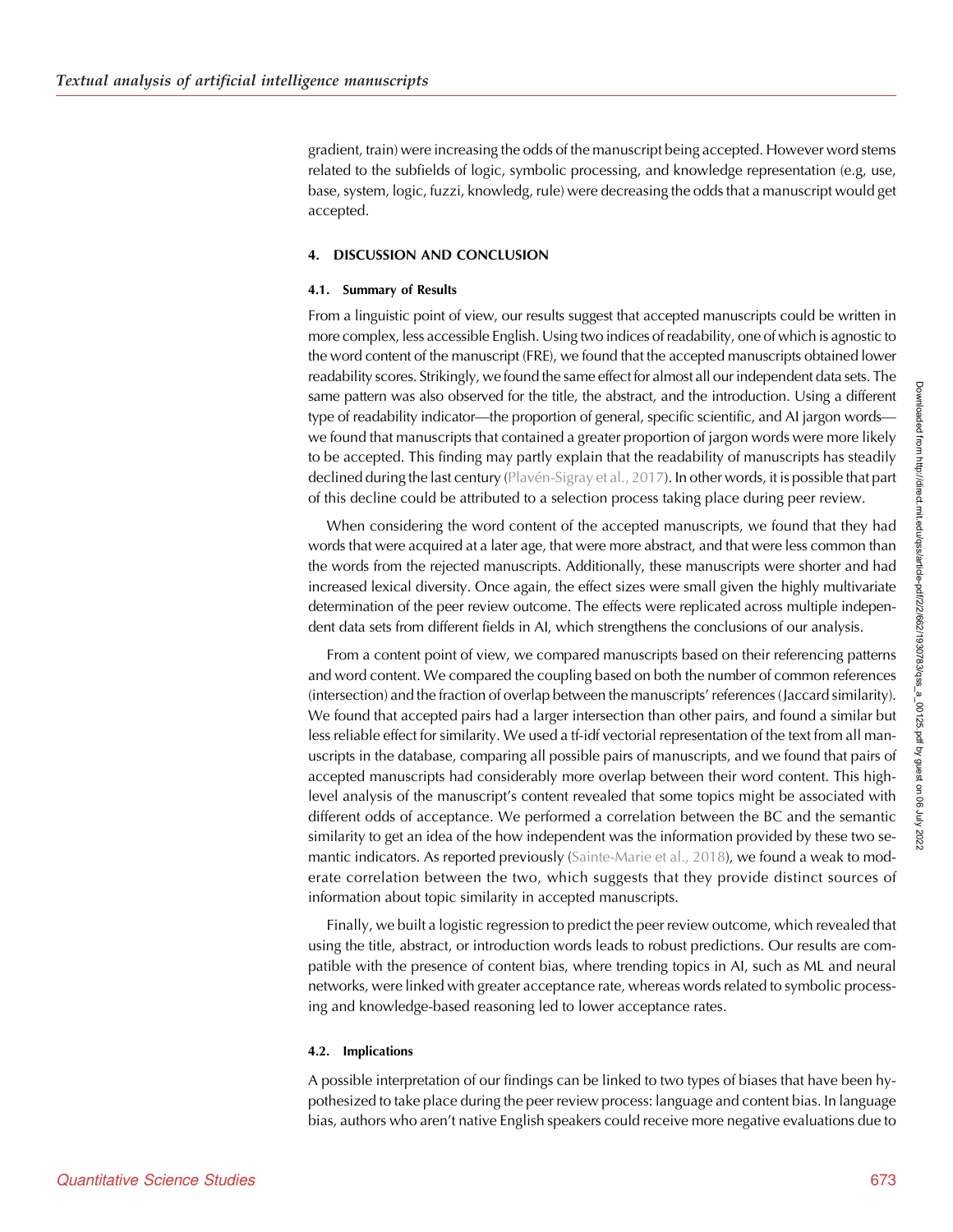the linguistic level of their manuscripts [\(Herrera, 1999](#page-14-0); [Ross, Gross et al., 2006](#page-15-0); [Tregenza, 2002\)](#page-15-0). Our understanding of the extent to which such a bias could play a role in research evaluation is still limited, which is worrying given the increasingly globalized scientific system that relies on one language: English [\(Larivière & Warren, 2019\)](#page-14-0). In terms of content bias, innovative and unorthodox methods are less likely to be judged favorably ([Lee et al., 2013\)](#page-14-0). This type of bias is also quite likely to play a role in fields that are dominated by a few mainstream approaches such as AI ([Hao, 2019\)](#page-14-0). Conservatism in this field could impede the emergence of breakthrough or novel techniques that don't fit with the current trends.

Taken together, our analysis of the linguistic aspects of manuscripts is coherent with linguistic biases during peer review. It has been reported that writers using English as their main language (L1) use words that are more abstract and less frequent than writers with English as their second language (L2) ([Crossley & McNamara, 2009](#page-14-0)). Additionally, this effect is exacerbated by L2 proficiency (where larger differences are observed for beginners than advanced L2 speakers) ([Crossley, Salsbury et al., 2011\)](#page-14-0). The complexity of L2 writing was also shown to correlate with proficiency ([Kim, 2014;](#page-14-0) [Lahuerta Martínez, 2018](#page-14-0); [Radhiah & Abidin, 2018\)](#page-15-0). Our results are therefore compatible with the hypothesis that L2 writers are less likely to get their manuscript accepted at peer review.

Our results are also compatible with a content bias where manuscripts on the topics of ML techniques and neural networks have greater odds to be accepted at peer review. Leading figures in the AI community have raised their voice against the overwhelming dominance of neural networks and deep learning in the domain of AI [\(Jordan, 2018](#page-14-0); [Knight, 2018](#page-14-0); [Marcus, 2018](#page-14-0)). The recent successes of deep learning and neural networks might explain their dominance in the field, but a bias against other techniques might impede developments similar to those that led to the breakthroughs underlying the deep learning revolution ([Krizhevsky, Sutskever, & Hinton,](#page-14-0) [2012](#page-14-0)). Following this idea, several researchers have indicated that symbolic processing could hold the answer to shortcomings of deep learning ([Garnelo & Shanahan, 2019](#page-14-0); [Geffner, 2018](#page-14-0); [Marcus, 2018\)](#page-14-0).

However, the analyses that we performed are all correlational in nature, and given the complexity of the peer review process, other factors than the biases we highlighted could explain our results. For instance, it is possible that the features we identified that were correlated with the peer review outcome are characteristics of true scientific quality. However, a considerable num-ber of studies have previously reported the presence of those biases in peer review ([Lee et al.,](#page-14-0) [2013\)](#page-14-0). The data we analyzed have been historically limited and restricted and despite the limitation of this observational design, our analysis fills an important gap in the literature and is a natural step towards establishing whether or not content and linguistic biases are factors contributing to the outcome of the peer review process.

Other than biases during peer review, our results have implications for the quality of scientific communications. A recent report on reproducibility in ML found a positive correlation between the readability of a manuscript and successful replication of the claims that it makes ([Raff, 2019\)](#page-15-0). Selecting for less readable manuscripts during peer review may therefore increase the proportion of nonreproducible research findings.

## 4.3. Limitations

Our analyses are correlational and there are possible confounders that could explain our results. For instance, while our findings that some linguistic aspects of the manuscripts—the readability and psycholinguistic attributes—were correlated with the peer review outcome, we cannot infer that those variables directly lowered the odds of acceptance. It is also possible that less readable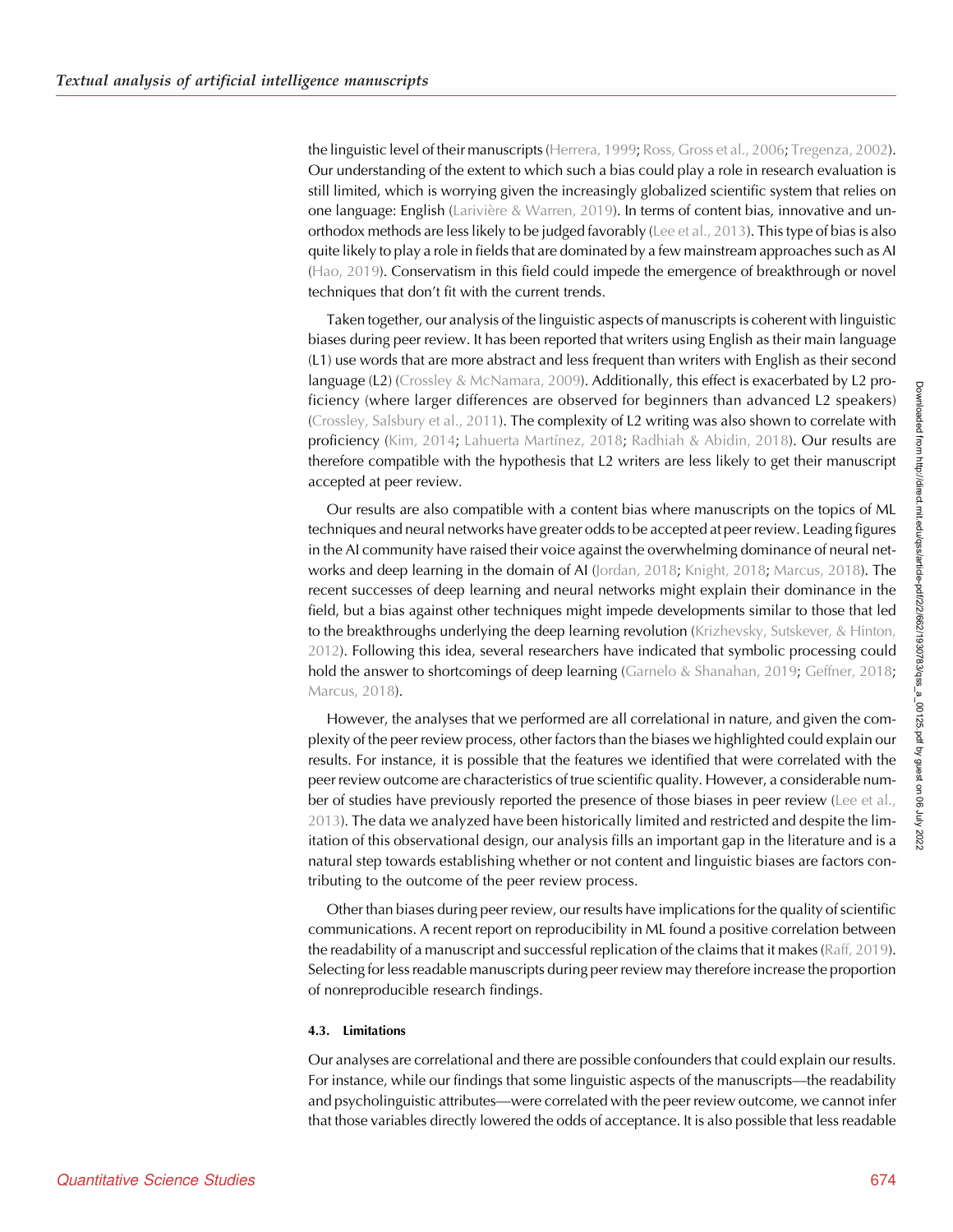<span id="page-13-0"></span>manuscripts would be of higher quality due to factors unaccounted for in our study. However, this hypothesis is hard to test as we do not have a way to independently assess the true unbiased "quality" of a scientific manuscripts, as the gold standard to establish the quality of scientific manuscripts is the process under study itself.

Similarly, alternative explanations to conservatism bias are plausible. For instance, some reviewers in the field of AI might give more weight to the benchmark performance of an algorithm. This could lead to higher acceptance of manuscripts using state-of-the-art techniques. The resulting "bias" against nonmainstream approaches would be the results of the normal reviewing process, and not a bias against novelty.

Another limitation to our findings is the methodology of the peer read data set [\(Kang et al.,](#page-14-0) [2018\)](#page-14-0). For most manuscripts included in the data set, their status is inferred and the true outcome of the peer review process is unknown. Although [Kang et al. \(2018\)](#page-14-0) validated their method on a subset of their data, the accuracy is not perfect. However, we believe that the large size of the data set is enough to counteract this source of noise. Only the minority of manuscripts included in their data set had a true peer review outcome provided by the publishing venue. This highlights the need for publishers and conferences to open their peer review process to further advance our understanding of the strengths and limitations of the peer review process.

# AUTHOR CONTRIBUTIONS

Philippe Vincent-Lamarre: Conceptualization, Formal analysis, Investigation, Methodology, Visualization, Writing—Original draft, Writing—Review & editing. Vincent Larivière: Conceptualization, Writing—Original draft, Writing—Review & editing.

# COMPETING INTERESTS

The authors have no competing interests.

# FUNDING INFORMATION

This research was funded by the Canada Research Chair program and the Social Sciences and Humanities Research Council of Canada.

# DATA AVAILABILITY

The custom Python scripts and the data used to generate the results of this manuscript can be found at <https://github.com/lamvin/PeerReviewAI.git>.

## **REFERENCES**

- Bailar, J. C. (1991). Reliability, fairness, objectivity and other inappropriate goals in peer review. Behavioral and Brain Sciences, 14(1), 137–138. DOI: <https://doi.org/10.1017/S0140525X00065705>
- Bornmann, L., Mutz, R., & Daniel, H.-D. (2010). A reliabilitygeneralization study of journal peer reviews: A multilevel metaanalysis of inter-rater reliability and its determinants. PLOS ONE, 5(12), e14331. DOI: [https://doi.org/10.1371/journal.pone](https://doi.org/10.1371/journal.pone.0014331) [.0014331,](https://doi.org/10.1371/journal.pone.0014331) PMID: [21179459](https://europepmc.org/article/MED/21179459), PMCID: [PMC3001856](https://www.ncbi.nlm.nih.gov/pmc/articles/PMC3001856)
- Brysbaert, M., & New, B. (2009). Moving beyond Kučera and Francis: A critical evaluation of current word frequency norms and the introduction of a new and improved word frequency measure for American English. Behavior Research Methods, 41(4), 977–990. DOI: [https://doi.org/10.3758/BRM.41.4.977,](https://doi.org/10.3758/BRM.41.4.977) PMID: [19897807](https://europepmc.org/article/MED/19897807)
- Brysbaert, M., Warriner, A. B., & Kuperman, V. (2014). Concreteness ratings for 40 thousand generally known English word lemmas. Behavior Research Methods, 46(3), 904-911. DOI: [https://doi](https://doi.org/10.3758/s13428-013-0403-5) [.org/10.3758/s13428-013-0403-5,](https://doi.org/10.3758/s13428-013-0403-5) PMID: [24142837](https://europepmc.org/article/MED/24142837)
- Calcagno, V., Demoinet, E., Gollner, K., Guidi, L., Ruths, D., & Mazancourt, C. D. (2012). Flows of research manuscripts among scientific journals reveal hidden submission patterns. Science, 338(6110), 1065-1069. DOI: [https://doi.org/10.1126/science](https://doi.org/10.1126/science.1227833) [.1227833](https://doi.org/10.1126/science.1227833), PMID: [23065906](https://europepmc.org/article/MED/23065906)
- Chall, J. S., & Dale, E. (1995). Readability revisited: The new Dale-Chall readability formula. Brookline, MA: Brookline Books.
- Cicchetti, D. V. (1991). The reliability of peer review for manuscript and grant submissions: A cross-disciplinary investigation. Behavioral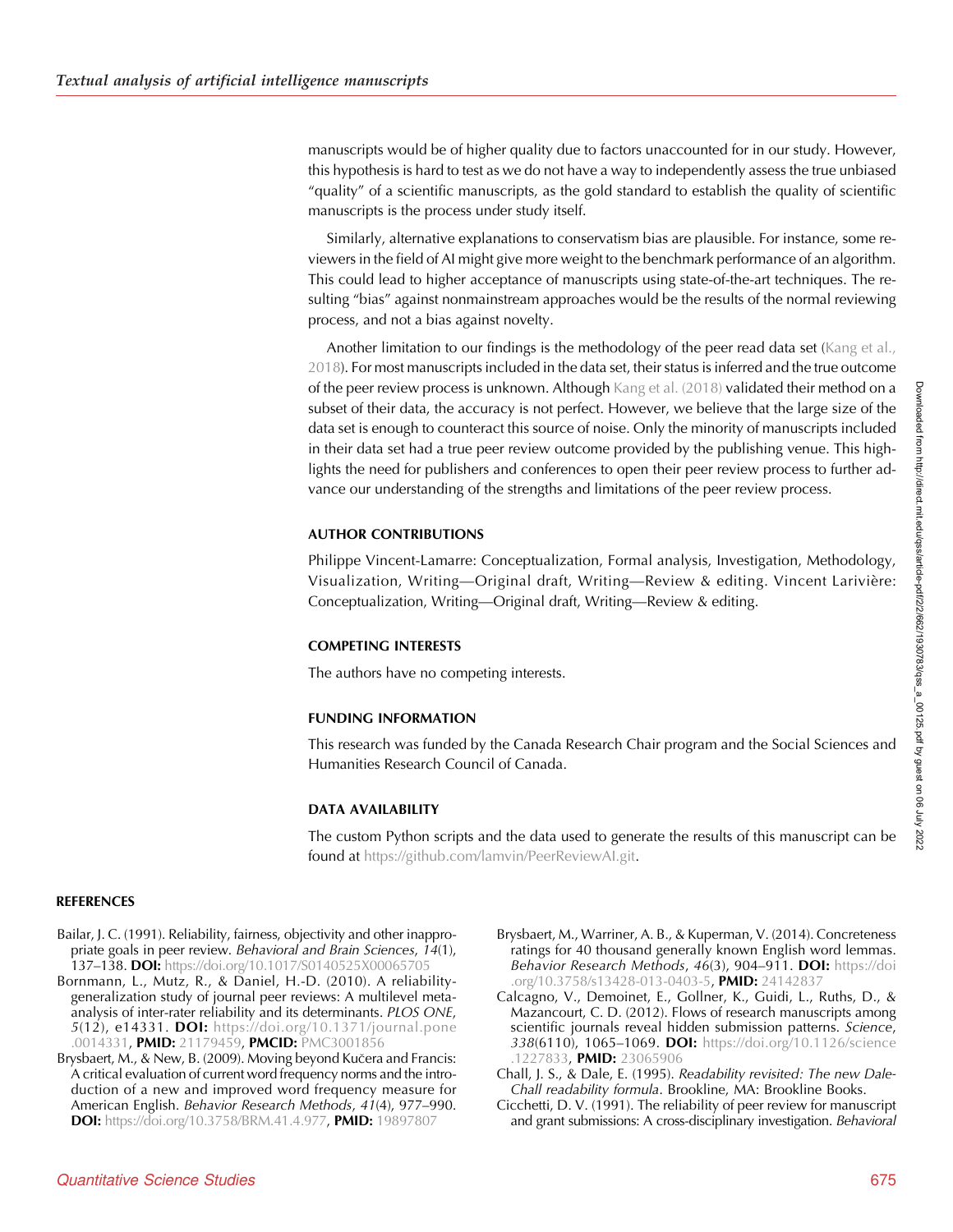<span id="page-14-0"></span>and Brain Sciences, 14(1), 119–135. **DOI:** [https://doi.org/10.1017](https://doi.org/10.1017/S0140525X00065675) [/S0140525X00065675](https://doi.org/10.1017/S0140525X00065675)

- Crossley, S. A., & McNamara, D. S. (2009). Computational assessment of lexical differences in L1 and L2 writing. Journal of Second Language Writing, 18(2), 119–135. DOI: [https://doi.org/10.1016](https://doi.org/10.1016/j.jslw.2009.02.002) [/j.jslw.2009.02.002](https://doi.org/10.1016/j.jslw.2009.02.002)
- Crossley, S. A., Salsbury, T., McNamara, D. S., & Jarvis, S. (2011). Predicting lexical proficiency in language learner texts using computational indices. Language Testing, 28(4), 561–580. DOI: <https://doi.org/10.1177/0265532210378031>
- De Silva, P. U. K., & Vance, C. K. (2017). Preserving the quality of scientific research: Peer review of research articles. In P. U. K. De Silva & C. K. Vance (Eds.), Scientific scholarly communication: The changing landscape, Fascinating Life Sciences (pp. 73–99). **Cham: Springer. DOI:** [https://doi.org/10.1007/978-3-319-50627](https://doi.org/10.1007/978-3-319-50627-2_6) [-2\\_6](https://doi.org/10.1007/978-3-319-50627-2_6)
- Flesch, R. (1948). A new readability yardstick. Journal of Applied Psychology, 32(3), 221-233. DOI: [https://doi.org/10.1037](https://doi.org/10.1037/h0057532) [/h0057532,](https://doi.org/10.1037/h0057532) PMID: [18867058](https://europepmc.org/article/MED/18867058)
- Forscher, P. S., Brauer, M., Cox, W. T., & Devine, P. G. (2019). How many reviewers are required to obtain reliable evaluations of NIH R01 grant proposals? DOI: <https://doi.org/10.31234/osf.io/483zj>
- Garnelo, M., & Shanahan, M. (2019). Reconciling deep learning with symbolic artificial intelligence: Representing objects and relations. Current Opinion in Behavioral Sciences, 29, 17–23. DOI: <https://doi.org/10.1016/j.cobeha.2018.12.010>
- Geffner, H. (2018). Model-free, model-based, and general intelligence. arXiv:1806.02308 [cs]. arXiv: 1806.02308. DOI: [https://](https://doi.org/10.24963/ijcai.2018/2) [doi.org/10.24963/ijcai.2018/2](https://doi.org/10.24963/ijcai.2018/2)
- Ghosal, T., Verma, R., Ekbal, A., & Bhattacharyya, P. (2019). A sentiment augmented deep architecture to predict peer review outcomes. In 2019 ACM/IEEE Joint Conference on Digital Libraries (JCDL) (pp. 414–415). DOI: [https://doi.org/10.1109/JCDL](https://doi.org/10.1109/JCDL.2019.00096) [.2019.00096](https://doi.org/10.1109/JCDL.2019.00096)
- Goodman, S., Berlin, J., Fletcher, S., & Fletcher, R. (1994). Manuscript quality before and after peer review and editing at annals of internal medicine. Annals of Internal Medicine, 121(1), 11–21. DOI: [https://doi.org/10.7326/0003-4819-121-1](https://doi.org/10.7326/0003-4819-121-1-199407010-00003) [-199407010-00003,](https://doi.org/10.7326/0003-4819-121-1-199407010-00003) PMID: [8198342](https://europepmc.org/article/MED/8198342)
- Hao, K. (2019). We analyzed 16,625 papers to figure out where AI is headed next. MIT Technology Review, January 25. [https://](https://www.technologyreview.com/2019/01/25/1436/we-analyzed-16625-papers-to-figure-out-where-ai-is-headed-next/) [www.technologyreview.com/2019/01/25/1436/we-analyzed](https://www.technologyreview.com/2019/01/25/1436/we-analyzed-16625-papers-to-figure-out-where-ai-is-headed-next/) [-16625-papers-to-figure-out-where-ai-is-headed-next/](https://www.technologyreview.com/2019/01/25/1436/we-analyzed-16625-papers-to-figure-out-where-ai-is-headed-next/)
- Herrera, A. J. (1999). Language bias discredits the peer-review system. Nature, 397(6719), 467. DOI: [https://doi.org/10.1038/17194,](https://doi.org/10.1038/17194) PMID: [10028961](https://europepmc.org/article/MED/10028961)
- Jackson, J. L., Srinivasan, M., Rea, J., Fletcher, K. E., & Kravitz, R. L. (2011). The validity of peer review in a general medicine journal. **PLOS ONE, 6(7), e22475. DOI:** [https://doi.org/10.1371/journal](https://doi.org/10.1371/journal.pone.0022475) [.pone.0022475,](https://doi.org/10.1371/journal.pone.0022475) PMID: [21799867](https://europepmc.org/article/MED/21799867), PMCID: [PMC3143147](https://www.ncbi.nlm.nih.gov/pmc/articles/PMC3143147)
- Jen, W., Zhang, S., & Chen, M. (2018). Predicting conference paper acceptance. page 7. <http://cs229.stanford.edu/proj2018/report/117.pdf>
- Jordan, M. (2018). Artificial intelligence—The revolution hasn't happened yet. Harvard Data Science Review, 1(1). DOI: [https://](https://doi.org/10.1162/99608f92.f06c6e61) [doi.org/10.1162/99608f92.f06c6e61](https://doi.org/10.1162/99608f92.f06c6e61)
- Kang, D., Ammar, W., Dalvi, B., van Zuylen, M., Kohlmeier, S., … Schwartz, R. (2018). A dataset of peer reviews (PeerRead): Collection, insights and NLP applications. arXiv preprint arXiv:1804.09635. DOI: <https://doi.org/10.18653/v1/N18-1149>
- Kim, J.-Y. (2014). Predicting L2 writing proficiency using linguistic complexity measures: A corpus-based study. English Teaching, 69(4), 27–51. DOI: [https://doi.org/10.15858/engtea.69.4](https://doi.org/10.15858/engtea.69.4.201412.27) [.201412.27](https://doi.org/10.15858/engtea.69.4.201412.27)
- Kincaid, J., Fishburne, R., Rogers, R., & Chissom, B. (1975). Derivation of new readability formulas (Automated Readability Index, Fog Count and Flesch Reading Ease Formula) for navy enlisted personnel. Institute for Simulation and Training, University of Central Florida. DOI: <https://doi.org/10.21236/ADA006655>
- Knight, W. (2018). One of the fathers of AI is worried about its future. MIT Technology Review, November 17. [https://www.](https://www.technologyreview.com/2018/11/17/66372/one-of-the-fathers-of-ai-is-worried-about-its-future/) [technologyreview.com/2018/11/17/66372/one-of-the-fathers-of](https://www.technologyreview.com/2018/11/17/66372/one-of-the-fathers-of-ai-is-worried-about-its-future/) [-ai-is-worried-about-its-future/](https://www.technologyreview.com/2018/11/17/66372/one-of-the-fathers-of-ai-is-worried-about-its-future/)
- Krizhevsky, A., Sutskever, I., & Hinton, G. E. (2012). Imagenet classification with deep convolutional neural networks. Advances in Neural Information Processing Systems, 25, 1097–1105.
- Kuperman, V., Stadthagen-Gonzalez, H., & Brysbaert, M. (2012). Age-of-acquisition ratings for 30,000 English words. Behavior **Research Methods, 44(4), 978–990. DOI:** [https://doi.org/10](https://doi.org/10.3758/s13428-012-0210-4) [.3758/s13428-012-0210-4,](https://doi.org/10.3758/s13428-012-0210-4) PMID: [22581493](https://europepmc.org/article/MED/22581493)
- Lahuerta Martínez, A. C. (2018). Analysis of syntactic complexity in secondary education EFL writers at different proficiency levels. Assessing Writing, 35, 1-11. DOI: [https://doi.org/10.1016/j.asw](https://doi.org/10.1016/j.asw.2017.11.002) [.2017.11.002](https://doi.org/10.1016/j.asw.2017.11.002)
- Larivière, V., & Warren, J.-P. (2019). Introduction: The dissemination of national knowledge in an internationalized scientific community. Canadian Journal of Sociology, 44(1), 1–8. DOI: <https://doi.org/10.29173/cjs29548>
- Lee, C. J. (2012). A Kuhnian critique of psychometric research on peer review. Philosophy of Science, 79(5), 859-870. DOI: <https://doi.org/10.1086/667841>
- Lee, C. J., Sugimoto, C. R., Zhang, G., & Cronin, B. (2013). Bias in peer review. Journal of the American Society for Information Science and Technology, 64(1), 2-17. DOI: [https://doi.org/10](https://doi.org/10.1002/asi.22784) [1002/asi.22784](https://doi.org/10.1002/asi.22784)
- Marcus, G. (2018). Deep learning: A critical appraisal. arXiv preprint arXiv:1801.00631.
- Mayden, K. D. (2012). Peer review: Publication's gold standard. Journal of the Advanced Practitioner in Oncology, 3(2), 117–122. **DOI:** <https://doi.org/10.6004/jadpro.2012.3.2.8>, PMID: [25059293](https://europepmc.org/article/MED/25059293), PMCID: [PMC4093306](https://www.ncbi.nlm.nih.gov/pmc/articles/PMC4093306)
- McKiernan, E. C., Schimanski, L. A., Muñoz Nieves, C., Matthias, L., Niles, M. T., & Alperin, J. P. (2019). Use of the Journal Impact Factor in academic review, promotion, and tenure evaluations. eLife, 8, e47338. DOI: [https://doi.org/10.7554/eLife.47338,](https://doi.org/10.7554/eLife.47338) **PMID: [31364991](https://europepmc.org/article/MED/31364991), PMCID: [PMC6668985](https://www.ncbi.nlm.nih.gov/pmc/articles/PMC6668985)**
- Moher, D., Naudet, F., Cristea, I. A., Miedema, F., Ioannidis, J. P. A., & Goodman, S. N. (2018). Assessing scientists for hiring, promotion, and tenure. PLOS Biology, 16(3), e2004089. DOI: [https://doi](https://doi.org/10.1371/journal.pbio.2004089) [.org/10.1371/journal.pbio.2004089,](https://doi.org/10.1371/journal.pbio.2004089) PMID: [29596415](https://europepmc.org/article/MED/29596415), PMCID: [PMC5892914](https://www.ncbi.nlm.nih.gov/pmc/articles/PMC5892914)
- Mulligan, A. (2005). Is peer review in crisis? Oral Oncology, 41(2), 135–141. DOI: [https://doi.org/10.1016/j.oraloncology.2004](https://doi.org/10.1016/j.oraloncology.2004.11.001) [.11.001,](https://doi.org/10.1016/j.oraloncology.2004.11.001) PMID: [15695114](https://europepmc.org/article/MED/15695114)
- Murray, D., Siler, K., Lariviére, V., Chan, W. M., Collings, A. M., … Sugimoto, C. R. (2018). Gender and international diversity improves equity in peer review. bioRxiv. DOI: <https://doi.org/10.1101/400515>
- Nur Najah Radhiah, Z. A. (2018). A longitudinal corpus study of syntactic complexity development in L2 writing (Doctoral dissertation, University of Malaya).
- Paine, C. E. T., & Fox, C. W. (2018). The effectiveness of journals as arbiters of scientific impact. Ecology and Evolution, 8(19), 9566-9585. DOI: <https://doi.org/10.1002/ece3.4467>, PMID: [30386557,](https://europepmc.org/article/MED/30386557) PMCID: [PMC6202707](https://www.ncbi.nlm.nih.gov/pmc/articles/PMC6202707)
- Pierie, J.-P. E., Walvoort, H. C., & Overbeke, A. J. P. (1996). Readers' evaluation of effect of peer review and editing on quality of articles in the Nederlands Tijdschrift voor Geneeskunde.

2022